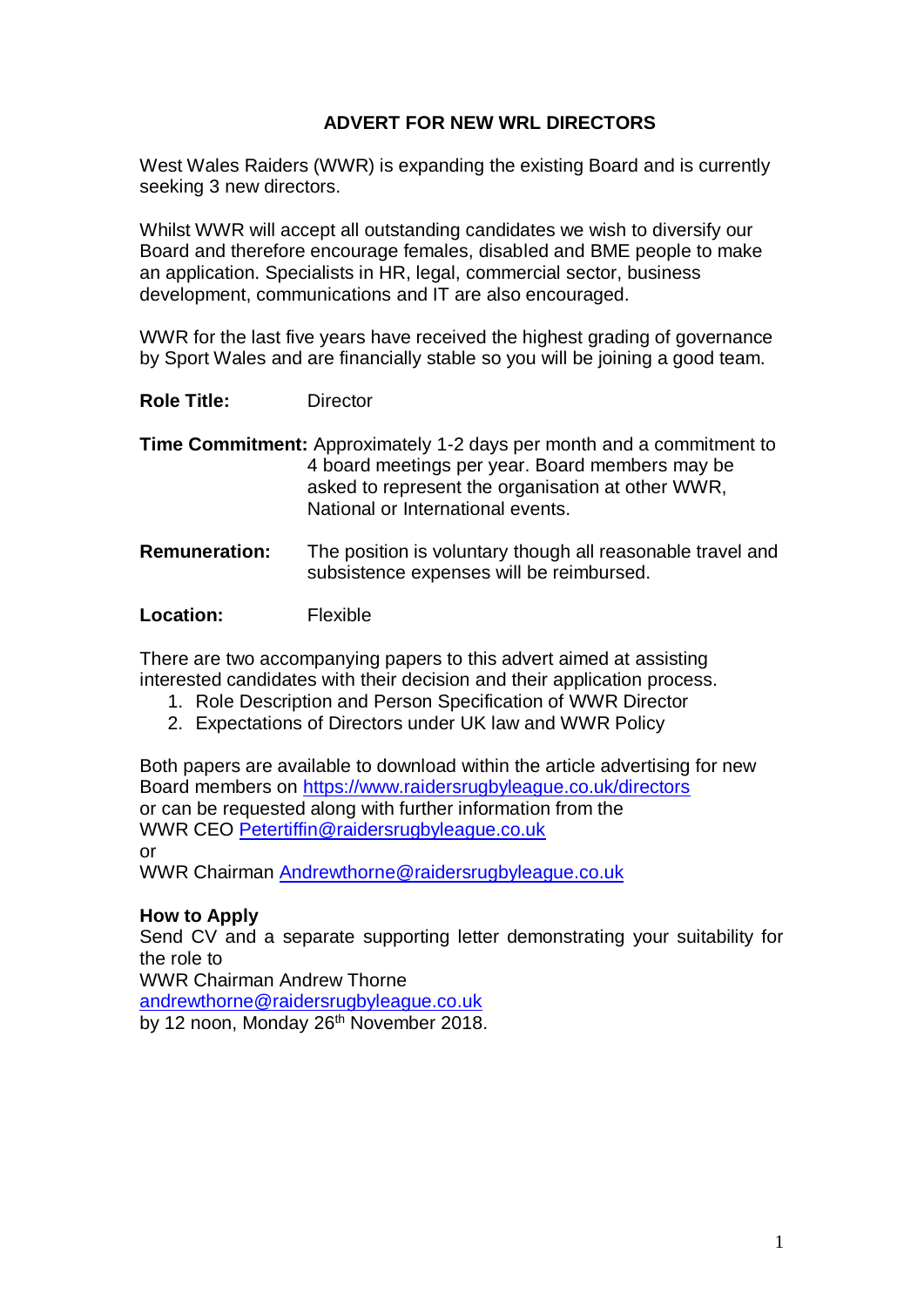### **Role Description**

| <b>Role Title:</b>      | <b>Non-Executive Directors</b>   |
|-------------------------|----------------------------------|
| <b>Time Commitment:</b> | Approximately 1-2 days per month |
| <b>Remuneration:</b>    | <b>Voluntary (With Expenses)</b> |
| <b>Location:</b>        | Wales                            |

### **Role Summary**

- Setting the organisation's mission, vision, values and strategy
- Delegating appropriate authority to the chief executive, and monitoring and evaluating the implementation of policies, strategy and agreed objectives
- Ensuring that internal controls are effective
- Ensuring that communications both to and from members are effective
- Creating and maintaining positive and productive relationships with stakeholders
- Provide direction and support for members and volunteers, helping them achieve the aims of the organisation.
- Assisting in the role in recruiting and retaining new partners.

# **Responsibilities**

## **In relation to the board:**

- Ensure West Wales Raiders pursues its core purpose, as set out in the Articles, as well as meeting its obligations under company law and other relevant legislation/regulations
- Lead the development of West Wales Raiders strategic plans and put in place regular reviews of the long-term strategic goals.
- Ensure West Wales Raiders organisational structure and capability, including the resource available, are appropriate for implementing the strategy
- Develop organisational policies, define goals, set targets and monitor progress against these.
- Create a strong and fulfilling working relationship with the other directors
- Assume guardianship of the legal and financial integrity of West Wales Raiders, as required under the Companies Act 2006
- Set risk appetite and oversee risk strategy
- Maintain careful oversight of any risk to reputation and/or financial standing of the organisation
- Carry out regular evaluation of board performance
- Ensure compliance with relevant governance requirements.
- Represent West Wales Raiders, championing the organisation and its members at appropriate events, meetings or functions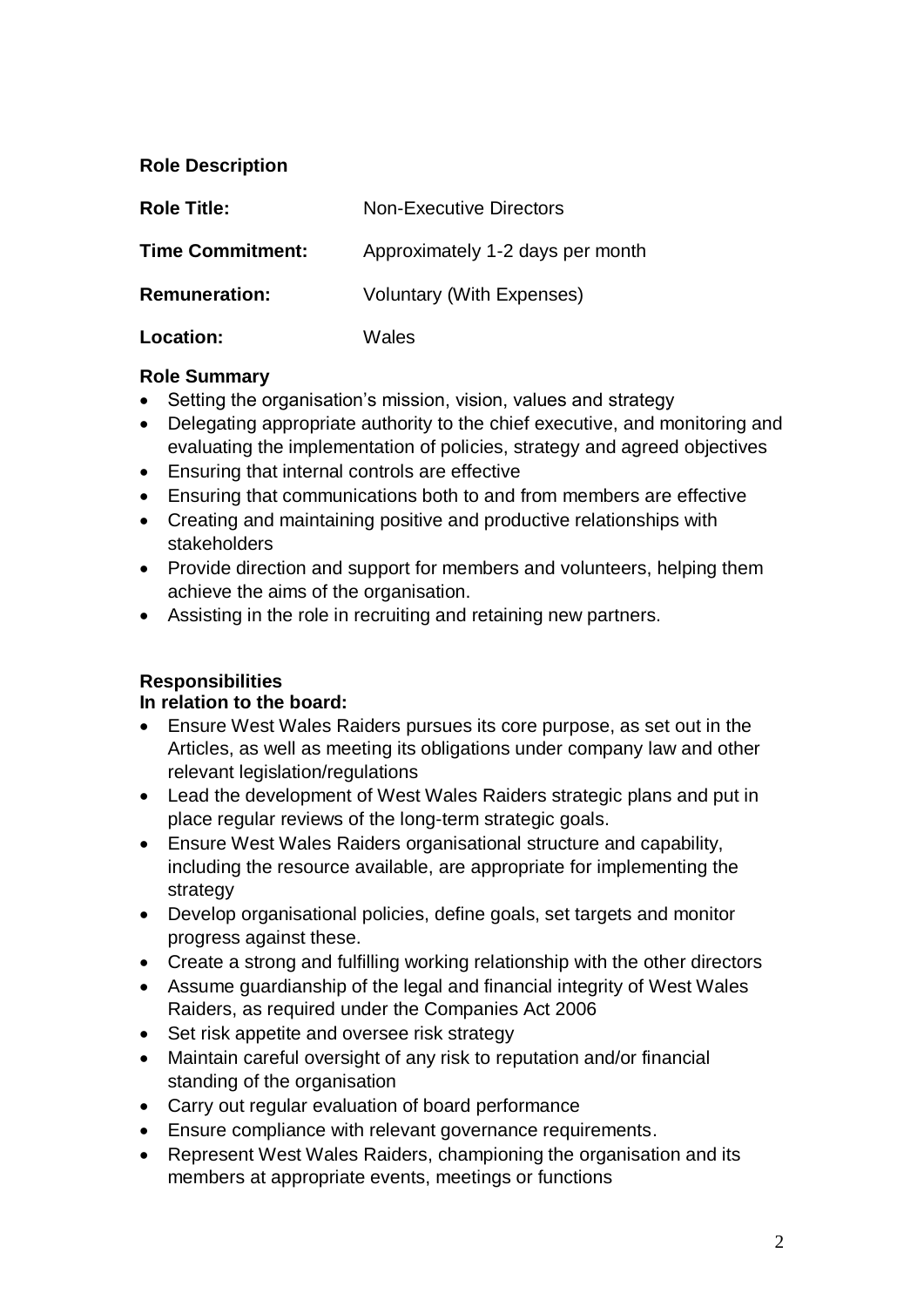- Build strong and dynamic relationships with members, understanding their diverse needs and uniting their voices
- Actively promote the diverse social and health benefits of Rugby League
- Establish, nurture and maintain effective working relationships with stakeholders including Sport Wales.

#### **Person Specification**

The successful candidate will be a strong leader who recognises how sport and physical activity contributes to society and the health and wellbeing of individuals.

Previous board experience is not essential but would be desirable. However, applications from candidates who have not previously served on a board but can demonstrate the skills and competencies necessary to contribute to West Wales Raiders Rugby League are welcomed.

Knowledge of rugby league is not an essential requirement for the role.

### **Role Competencies**

• **Demonstrates robust, collaborative leadership**

Has demonstrable experience in building and leading diverse teams, and uniting teams around shared aims and values.

### • **Experience in developing organisations**

Demonstrable experience in supporting the establishment and growth of developing organisations

• **Awareness and understanding of board responsibilities in a small business**

Has a strong understanding of the role of the board, and the board's responsibilities with regard to governance, financial management, risk management and public accountability.

• **Ability to influence across the sporting landscape (Desirable, not essential)**

Understands the sporting landscape and has the knowledge and ability to build strong relationships and navigate sporting, political and commercial environments

## **Core Competencies**

• **Excellent Communication Skills**

Excellent verbal and written communication skills. Communicates plans and activities in a way that promotes understanding and buy in from others, and supports West Wales Raiders Rugby League strategy

## • **Organisation and effective planning**

Shows an ability to organise and plan work on behalf of self and others; establishing efficient and appropriate plan of action for the board in line with agreed actions and strategies